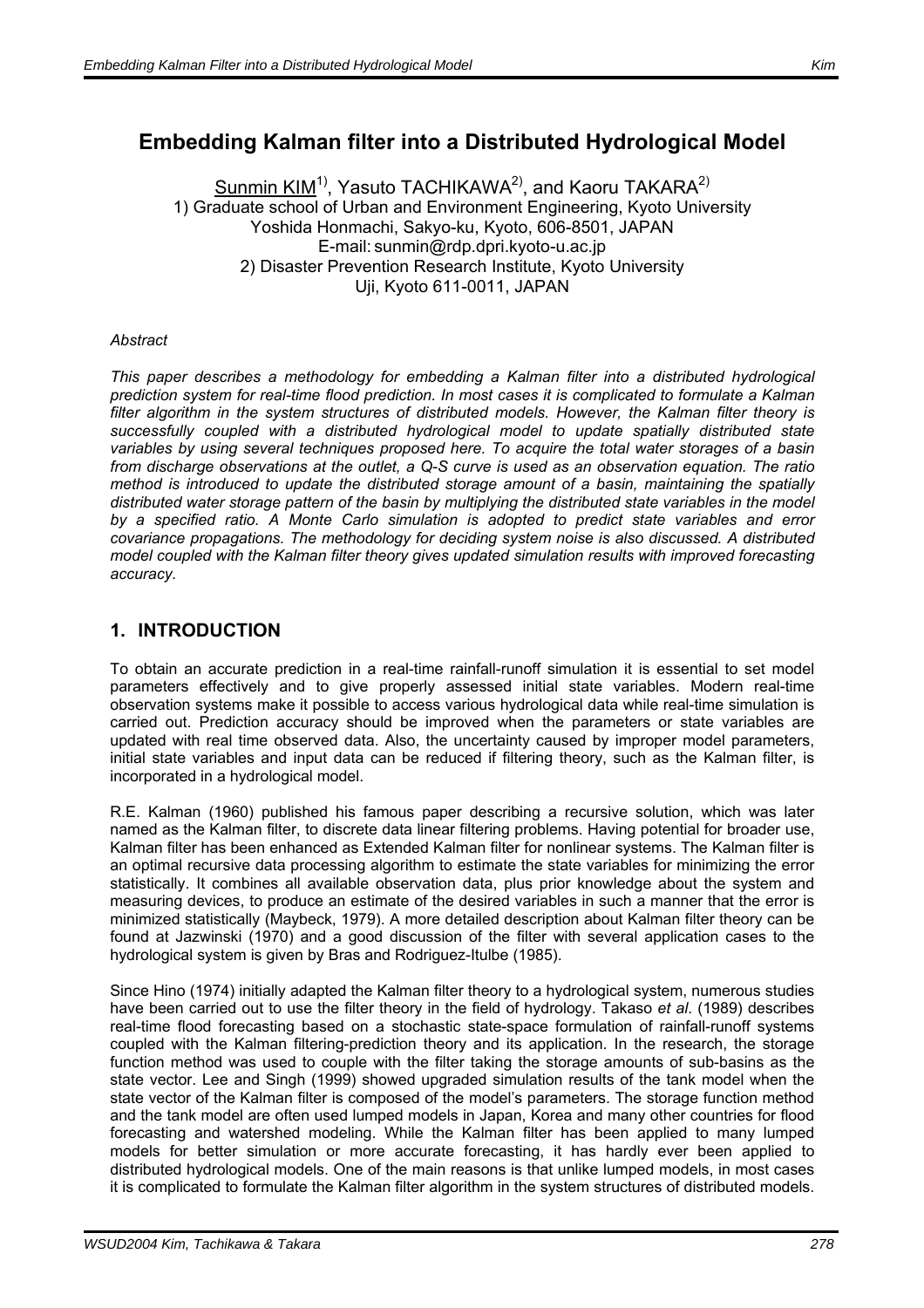A large number of state variables based on a fine grid cell hydrologic system also makes it harder to apply the Kalman filter.

In this research, to avoid the computational burden for updating each state variable, several techniques are introduced for applying the Kalman filter to a distributed hydrological model. The Q-S curve which is determined under steady state assumption on a study basin is used for the observation equation to update the simulated total storage amount of the basin with discharge observations. To consider the spatial pattern of the updated storage amount in every grid-cell of a distributed hydrological system, the ratio method is adopted. The ratio method is used for updating spatially distributed storage amount in the model by multiplying by a ratio calculated from the updated total storage amount and the simulated storage amount. For the prediction algorithm, stochastic analysis is adopted to predict state variables and error covariance of the next updating step. Monte Carlo simulation is an effective technique to analyze the effect of error covariance propagation. The methodology for deciding system error variance is also discussed.

### **2. COUPLING OF CDRMV3 WITH KALMAN FILTER**

The study mainly focuses on a coupling method of the Kalman filter to the Cell based Distributed Runoff Model Version 3 (CDRMV3, http://fmd.dpri.kyoto-u.ac.jp/~flood/product/cellModel/cellModel.html). The state variable to be updated is the total storage amount and its spatial distribution is calculated using water depth at all computational nodes in the model. The water depths are easily converted to storage amount by multiplying the cell area. The parameters of the CDRMV3 are calibrated before applying the Kalman filter and do not change when state variables are updated. Uncertainties caused by systems and observations are considered in the error covariance of the filter, though uncertainty caused by rainfall forecasting is not accounted for in this study. Radar observed rainfall data which is calibrated by ground gauges are used as forecast rainfall data.

### **2.1 Brief Model Description of CDRMV3**

CDRMV3 is a one dimensional physically based distributed hydrologic model developed at Flood Disaster Research Laboratory of Disaster Prevention Research Institute, Kyoto University. The model solves the Kinematic wave equation using Lax Wendroff scheme on every node in a cell (Kojima *et al*., 2003). Discharge and water depth propagate to the next cell according to a predefined routine order determined in accordance with DEM data. An advantage of the CDRMV3 is that the stage-discharge relationship of each cell reflects the topographic and physical characteristics of its own cell. Specified stage-discharge relationship, which incorporates saturated-unsaturated flow mechanism, is included in each cell (Tachikawa *et al*., 2004). Because of the variable slope and roughness coefficient, each cell has its own relationship:

$$
q(h) = \begin{cases} v_C d_C (h/d_C)^{\beta}, (0 \le h < d_C) \\ v_C d_C + v_a (h - d_C), (d_C \le h < d_S) \\ v_C d_C + v_a (h - d_C) + \alpha (h - d_S)^m, (d_S \le h) \end{cases}
$$
(1)

where  $v_c = k_c i$ ,  $v_a = k_a i$ ,  $\alpha = \sqrt{i/n}$ .  $k<sub>c</sub>$ : hydraulic conductivity of unsaturated layer *ka* : hydraulic conductivity of saturated layer

- *n* : roughness coefficient
- *i* : slope of grid

The stage-discharge relationship is expressed by three equations corresponding to the water levels divided into three layers (see Equation 1). When the water depth *h* is lower than the depth of unsaturated layer (*0≤h<d<sub>c</sub>*), flow is described by Darcy's law with a degree of saturation, (*h/d<sub>c</sub>*)<sup>β</sup>, and a hydraulic conductivity  $k<sub>c</sub>$ . If the *h* increases, flow from the saturated layer is considered with a different hydraulic conductivity *ka* of saturated layer. After the water depth is greater than the soil layer *ds*, overland flow is added by using the Manning's equation. According to this mechanism, the equations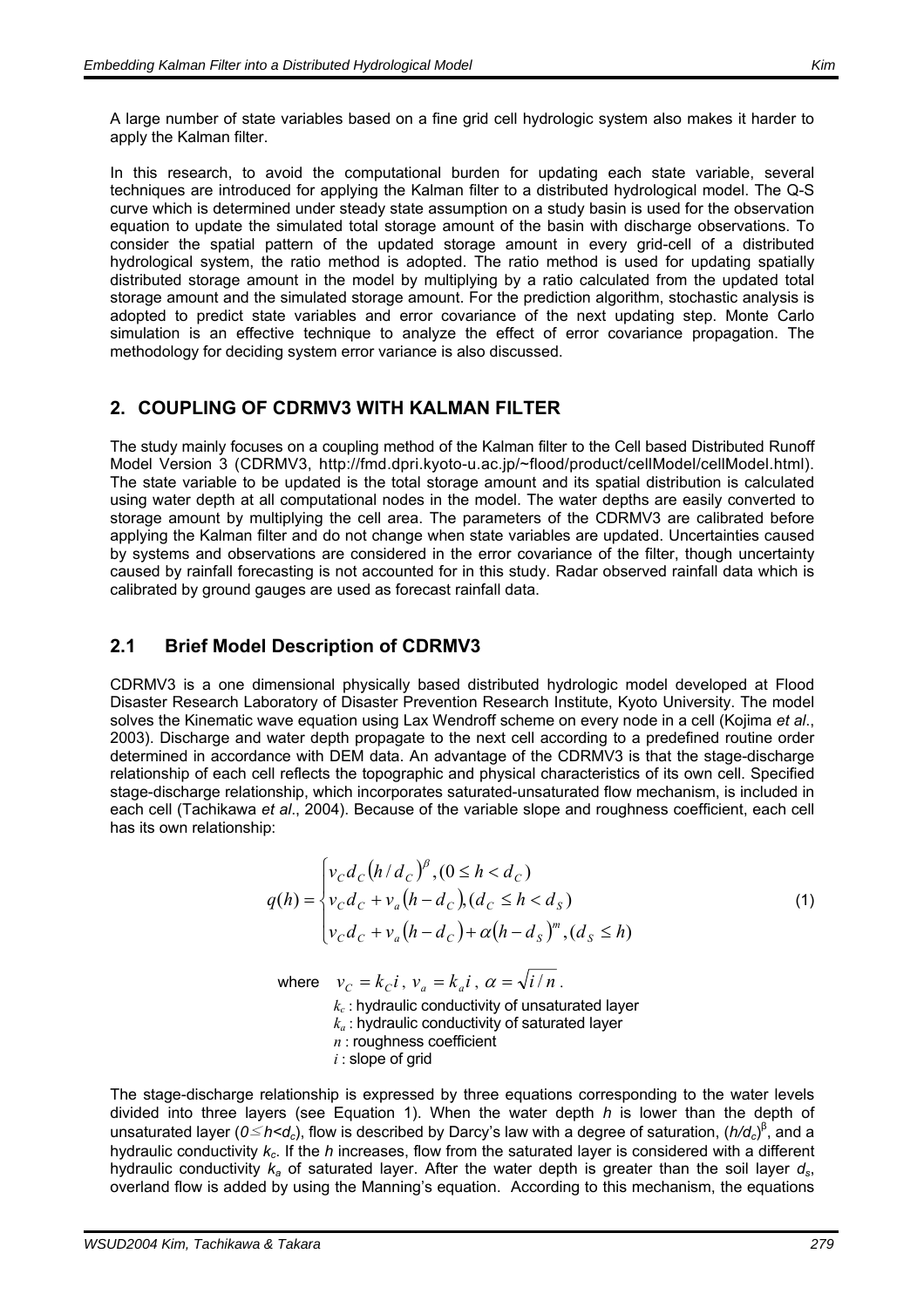between discharge per unit width *q* and water depth *h* are formulated. Figure 1 shows the graphical relationship between *q* and *h*. More detail on the specified state-discharge relationship and the model structure can be found in Tachikawa *et al*. (2004).



#### **Figure 1. Relationship between unit width discharge and water depth in the CDRMV3**

The model is applied to the Kamishiiba basin (211km<sup>2</sup>) of Kyushu area. Four different flood types of the basin are selected for this study. Flood period and maximum discharge of the four events are shown in Table 1.

| <b>EVENT</b> | <b>Flood Term</b>  | <b>Max Discharge</b>         |
|--------------|--------------------|------------------------------|
| Event 979    | Sep 15~19, 1997    | 1203.0 $\text{m}^3\text{/s}$ |
| Event 996    | Jun 24~Jul 3, 1999 | $210.0 \text{ m}^3/\text{s}$ |
| Event 998    | Aug 1~7, 1999      | 489.0 $m^3$ /s               |
| Event 999    | Sep 22~27, 1999    | 644.0 $m^3$ /s               |

**Table 1. Flood events used in the study** 

#### **2.2 Measurement Update Algorithm**

In the measurement update algorithm of the Kalman filter, an observation equation which specifies a relation between observed data and state values is necessary. The observation vector  $y_k$  can be described as a linear combination of a state vector *xk* as Equation 2. The observations are affected by white noise  $w_k$  which has a covariance matrix  $R_k$ . The  $m \times n$  matrix *H* relates the state vector to the observation. In the measurement update algorithm, the state vector *x(klk-1)* and error covariance *P(klk-1)* which are estimated through system at time step *k-1*, are updated at time step *k* with use of the *n*×*m* matrix *K*. The matrix *K* which is called Kalman gain is chosen to minimize the updated error covariance *P(klk)*. In the algorithm, *^* indicates estimated value and *<sup>T</sup>* indicates the transpose of a matrix.

Observation equation

$$
y_k = H_k x_k + w_k; \quad w_k \sim N(0, R_k)
$$
\n<sup>(2)</sup>

Measurement update algorithm

$$
\hat{x}(k|k) = \hat{x}(k|k-1) + K_k(y_k - H_k\hat{x}(k|k-1))
$$
\n(3)

$$
P(k|k) = P(k|k-1) - K_k H_k P(k|k-1)
$$
\n(4)

$$
K_k = P(k|k-1)H_k^T(H_kP(k|k-1)H_k^T + R_k)^{-1}
$$
\n(5)

The difference, *yk-Hkx(k│k-1)*, which is called the residual or innovation reflects the discrepancy between the estimated observation *Hkx(k│k-1)* and the actual observation *yk*. If the total storage amount to be updated is measured directly, the residuals are easily obtained. However observed quantities are discharge or river stage rather than distributed storage amount. When we think of the storage amount as a state variable, we can easily come up with a nonlinear relationship between discharge and total water storage in a subject basin as shown in Equation 6. In the storage function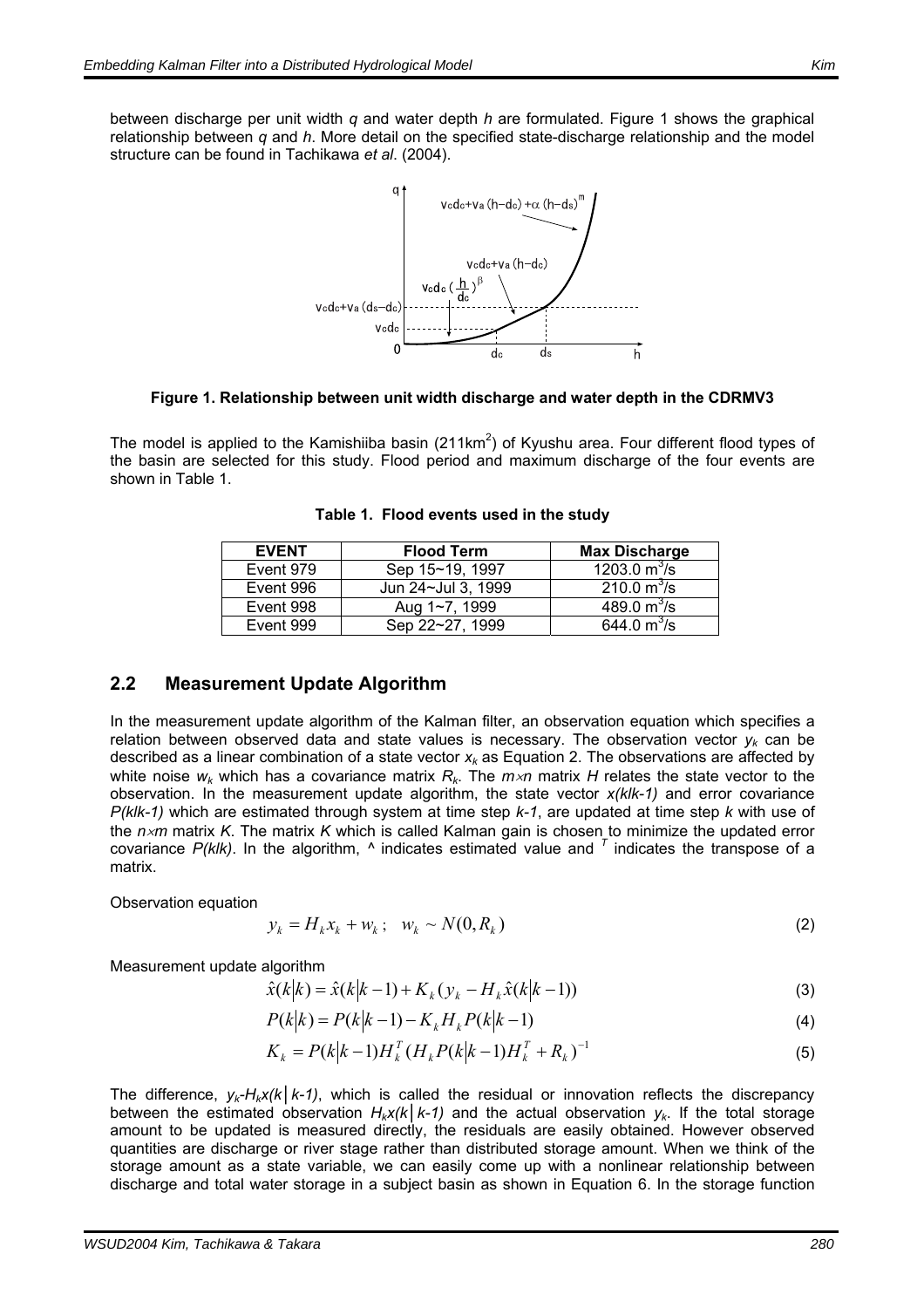method, when it is coupled with the Kalman filter, the observation equation is adopted after linearization of Equation 6.

$$
S(t) = KQ(t)^P
$$
 (6)

 where *S(t)* : total water storage in a basin  $Q(t)$ : discharge at the outlet *K, P* : constants.

Unlike the storage function method the CDRMV3 does not have general relation between observed discharge and the storage amount. The relationship between the discharge at the outlet and the total amount of storage represents a loop shape as shown in Figure 2, whose shapes are different for each flood event. However, it is still possible to get a relation in a specific case like a steady state condition. After reaching the steady state condition with a given constant rainfall on the subject basin, the total storage amount that corresponds to the given rainfall intensity can be acquired by multiplying cell area with water depths of every cell and sum up these entire amounts. The cell size in this study is 250m×250m. Applying various rainfall intensities, the Q-S curve that is used for the observation equation is obtained as shown in Figure 2. Even though states during a runoff simulation are not steady, the difference between the two curves from the steady state and unsteady state seems acceptable.

The reason for needing the observation equation is to get the matrix *H* in the measurement update algorithm. The conversion matrix *H* relates total storage amount and observed discharge at time step *k*. More specifically, it stands for the gradient of the Q-S curve in accordance with simulation results at updating time step. As only one observation is available in the Kamishiiba basin, *H* is a scalar value in this study.



**Figure 2. Two different curves between steady and unsteady state** 

In processing the measurement update algorithm, a couple of problems exist to be considered. These are basically caused by the steady state assumption when making use of the Q-S curve. Because the relationship is determined under the steady state assumption, there is always some departure towards the unsteady state, even if it is small.

At first, two different *H* values could be given at each time step as seen in the Figure 2. At each time step, discharge and total storage amount are obtained from simulation results. Those two values from unsteady state simulation may not match on the Q-S curve. This mismatch often gives two different *H*; one is from the simulated discharge and the other is from the simulated storage amount. However, through several tests, it is checked that those two different *H* values do not make a recognizable difference to the filtered results. For this reason, an arithmetic average of those two *H* values is used in the application of the CDRMV3.

Another problem occurs while getting residuals in the measurement update algorithm. According to the conventional equations of the Kalman filter, the residuals are calculated by the use of the observation equation. As shown in Equation 7, converting state variables needs the *H* value which contains the steady state error described already. On the other hand, residuals can be directly calculated from the difference between observed discharge and simulated discharge as in Equation 8. Filtered results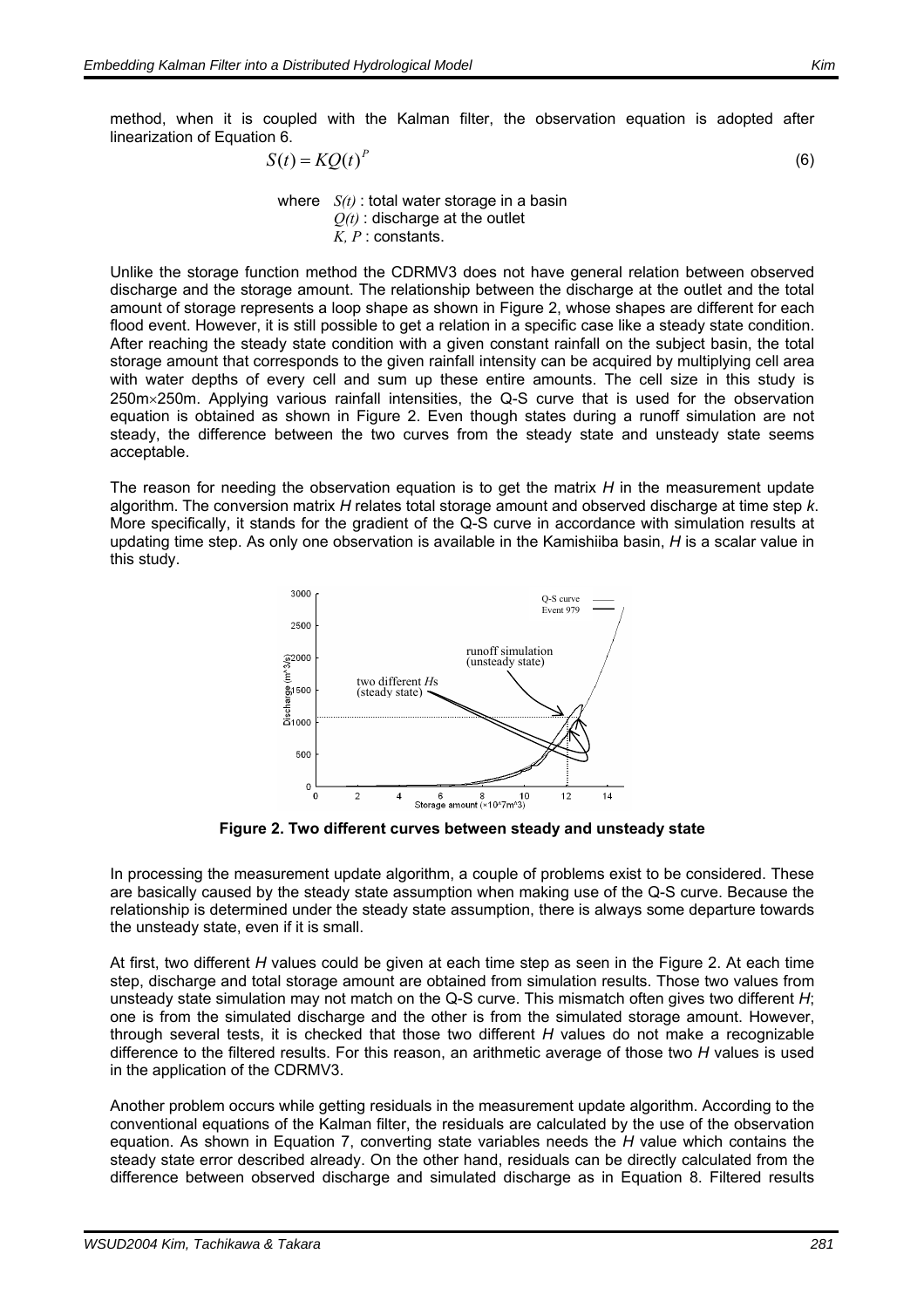from those two residuals show significant difference. In conclusion, the residuals from directly using simulated discharge gives much better filtered results. More detail discussion is provided in Section 3.

$$
(\mathcal{Y}_k - H_k \hat{\mathbf{x}}(k|k-1)) \Rightarrow (OQ_k - H_k \times SS_k + A_k)
$$
\n<sup>(7)</sup>

$$
(y_k - H_k \hat{x}(k|k-1)) \Rightarrow (OQ_k - SQ_k)
$$
\n(8)

where  $OQ_k$ : observed discharge

*SQk* : simulated result of discharge

 $SS_k$ : simulated result of total storage amount

*H<sub>k</sub>*: conversion matrix, gradient of the Q-S curve

*Ak*: optional input for the linearization

After updating the total storage amount through the measurement update algorithm, the updated storage amount should be distributed to each cell in a subject basin. One efficient way to update each cell's storage amount is using a specific ratio calculated from the updated total storage amount and the simulated storage amount. The calculated ratio is applied to all water depths of each cell in the model, which has the same spatial distribution pattern with the simulation result before updating as shown in Figure 3. For example, if the simulated storage amount at a specific time step is 1.03476E+8  $\text{m}^3$  and the updated value is 0.97292E+8  $\text{m}^3$ , all water depths of each cell at this time are multiplied by the ration 0.9402, and then the simulation starts again using each cell's updated state variable. This method which is named as the ratio method, offers efficient and effective updating skill of state variables considering its spatial distribution pattern (Kim *et al.*, 2004).



**Figure 3. Concept of the ratio method for updating spatially distributed state variables** 

### **2.3 Time Update Algorithm**

The Kalman filter is an algorithm to optimize the state vector *x* of a discrete time controlled process which is governed by a linear difference equation. The  $n \times n$  matrix *F* in the system equation relates the state at previous time step *k* to the state at current step *k+1*. The systems are continuously affected by white noise,  $v_k$ , with covariance matrix  $Q_k$  respectively. The matrix  $B_k$  relates optional control input to the state *x*. The time update algorithm is for projecting forward the current state and error covariance to obtain the estimation for the next time step. The estimated error covariance *P* is a *n*×*n* matrix.

System equation

$$
x_{k+1} = F_k x_k + B_k + v_k \; ; \; v_k \sim N(0, Q_k)
$$
\n(9)

Time update algorithm

$$
\hat{x}(k+1|k) = F_k \hat{x}(k|k) + B_k
$$
\n(10)

$$
P(k+1|k) = F_k P(k|k) F_k^T + Q_k
$$
\n(11)

In the CDRMV3, a complicated relation exists between the present state variables and the next state variables; in this case the storage amount and its spatial distribution. Each cell responds interdependently to the next step's state variable according to its present state variable and other input data such as rainfall. So it is impractical to formulate the system matrix  $F_k$ , which is essential to update the error covariance *P(k+1│k)*, even though it is possible theoretically. Rather than use the conventional concept of the Kalman filter theory as shown in the schematic drawing (a) in Figure 4, the Monte Carlo simulation technique (drawing (b) in Figure 4) is useful to solve this kind of problem.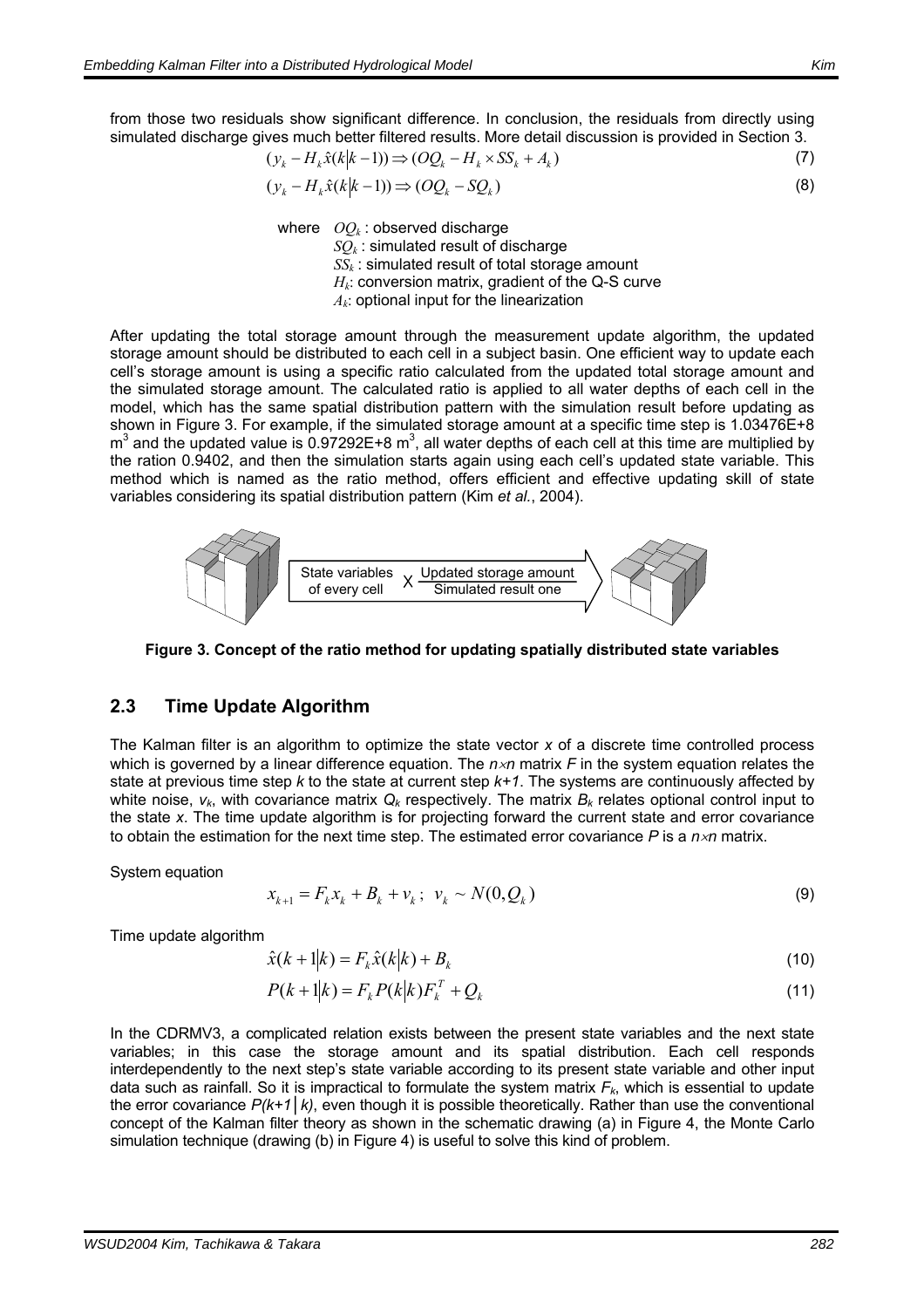By the concept of the Monte Carlo simulation, many sets of random variables are generated at time step *k*; hundreds of storage values were generated in this study. Each random variable is defined by any possible storage amount within a range of probability distribution,  $N(X_k, \sigma_k)$ ; where,  $\sigma_k = P_k^{0.5}$ .



**Figure 4. Concepts of time update algorithm** 

The ratio method is used again at this point to reset the water stage at each cell by multiplying by the ratio of generated storage amount to the mean storage amount  $X_k$ . After a simulation repeatedly calculates multiple input sets until the next update time step *k+1*, another probability distribution,  $N(X_{k+1}, \sigma_{k+1})$ , is calculated from the simulated results. Now, the estimated state  $X_{k+1}$  is the mean value of the probability distribution and the estimation error covariance  $F_kP_kF_k^T$  is regarded as  $(\sigma_{k+1})^2$ . Adding the system error covariance  $Q_k$  completes the error covariance  $P_{k+1}$  at time step  $k+1$ . Estimation error covariance *FkPkFk T* means propagation of the error covariance *Pk* through the simulation, and *Qk* stands for a new generated or added system covariance during simulation from time step *k* to the next time step  $k+1$ . The newly added system covariance is caused by system structure or new input data such as rainfall. The methodology to determine the system error covariance, *Qk*, is discussed in the following section.



**Figure 5. Propagations of probability density of storage amount and discharge (Event 979)** 

Figure 5 shows an example of the probability distribution propagation during three hours from Monte Carlo simulation results. The three lines on the bottom represent the variation of mean value and standard deviation from the distribution at each calculation time step. While the distributions of storage amount follow the normal distribution pattern, the distributions of discharge which are composed by each simulation results set from the storage amount variables do not always stick to the normal distribution. This phenomenon is caused by the nonlinear relationship between storage and discharge. The different distribution pattern of discharge and storage amount will also affect the form of the error.

### **2.4 Setting the Observation Noise and System Noise**

One of the difficulties in applying the Kalman filter is determining the error covariance of the system and the observation. Although the Kalman filter provides an algorithm for better forecasting by updating the state estimates, its success depends on determination of the error covariance which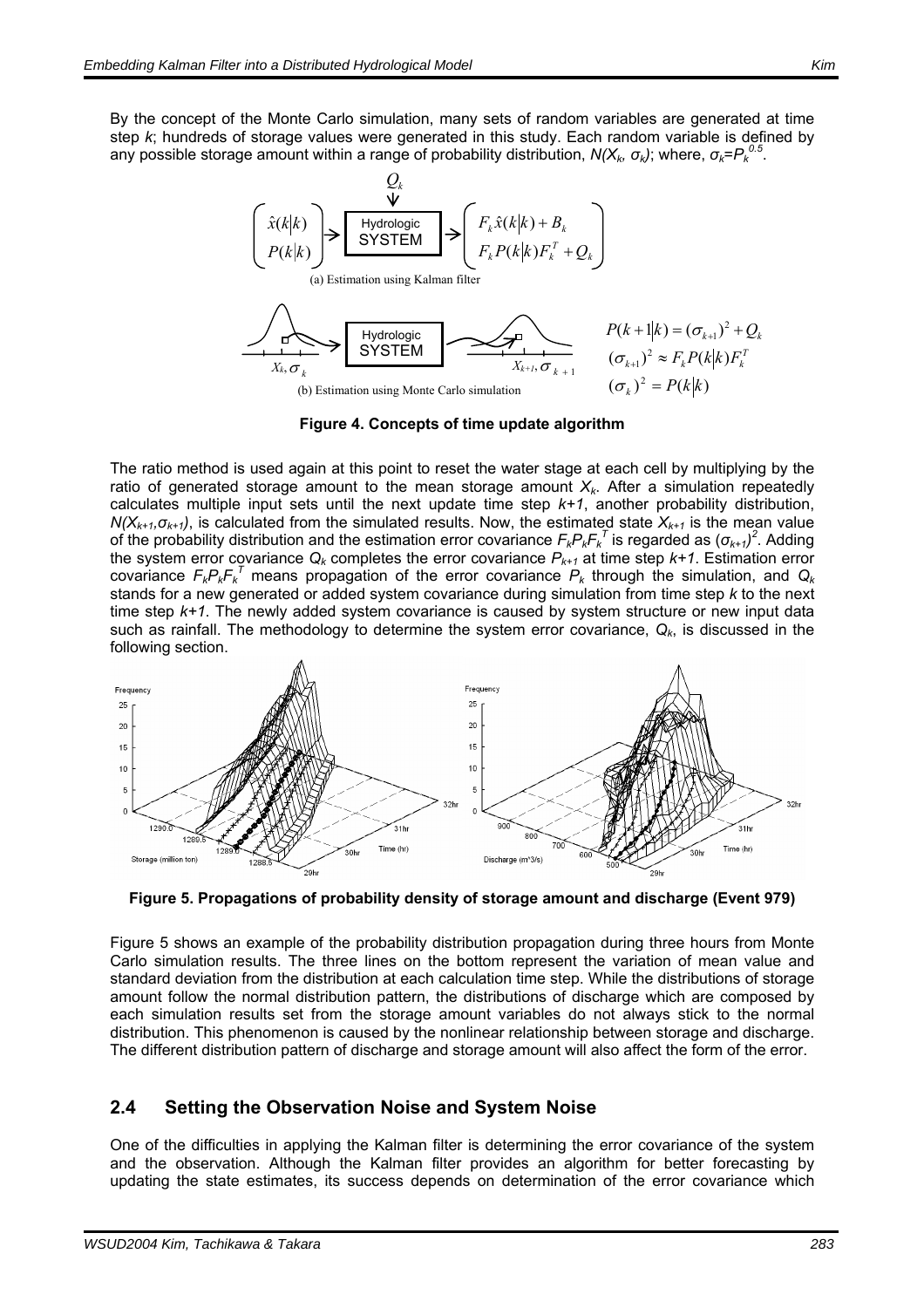requires proper judgment by the hydrologist. Because the hydrological system is a natural system which varies in time and space, it is impossible to get the true value. This means that it is also impossible to get the error covariance which is based on noises to the true value of hydrological variables. For this reason, error covariance has been assumed when the Kalman filter is applied to hydrological models. The only action we can take is to try to get a reasonable error covariance with the least assumptions.

#### 2.4.1 Observation Noise

The basic assumption of the Kalman filter is that system and observation noises are white and Gaussian. Thus, at any point in time, the noise value is not correlated in time and the probability density curve of noise takes on the shape of a normal bell-shape. This assumption can be justified physically by the fact that a system or observation noise is typically caused by a number of small sources (Maybeck, 1979). It is reasonable to see the observation noise from this point of view. Usually observed values are acquired through a conversion from stage to discharge by using a stagedischarge relation or rating curve. Observation noises are mainly caused by misreading of gauge stage, interpolation during conversion from stage to discharge, and improper stage-discharge relationship. Also it is not difficult to accept that the noise is normally distributed to the true value. The observed data used in this study are acquired from the Kamishiiba dam inflow data. The inflow data are calculated mainly by converting the dam reservoir stage into discharge with considering the release from the dam for various purposes. Since more research is needed to determine the observation noise reasonably, an assumed observation error variance is used in this paper. The assumed error variance is mentioned in each filtered result.

#### 2.4.2 System Noise

If observed data are assumed to be true values, differences between simulation results and the observed data could be regarded as system noise. First, it needs to be examined whether the variances of simulation results to the observed data have a normal distribution. When the offline simulation results from the CDRMV3 are examined, the variances have a normal probability distribution to the observed data as sown in the Figure 6. Under this examination, the RMSE given by Equation 12 could be regarded as a standard deviation of system noise  $w_k$ . The mean value and RMSE from the offline simulation results of four different events are shown at Table 2. We can figure out that the mean values of variances are around zero and the RMSEs are around 30m<sup>3</sup>/s. Following this analysis, the standard deviation of system noise in terms of discharge is set as 30m<sup>3</sup>/s in this study.



**Figure 6. Variances of system error and its probability distribution (Event 998)**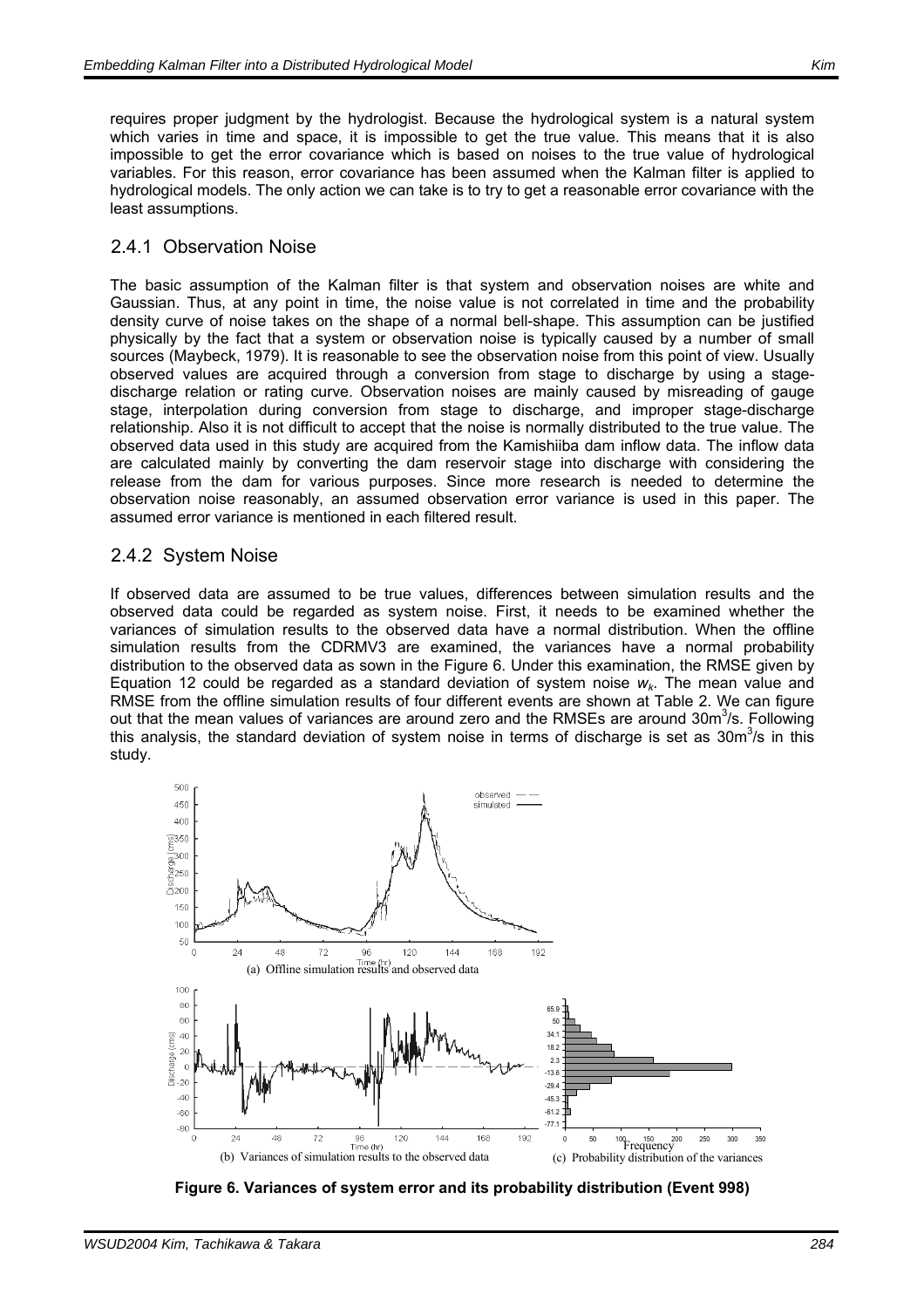RMSE = 
$$
\sqrt{\frac{\sum_{i=1}^{n} (Q_{S,i} - Q_{O,i})^2}{n}}
$$
 (12)

 where *RMSE* : Root Mean Square Error  $Q_S$ : simulated discharge *QO* : observed discharge  $n:$  number of  $Q_S$  or  $Q_O$  values

|  |  |  |  | Table 2. The RMSE and mean values of each event |
|--|--|--|--|-------------------------------------------------|
|--|--|--|--|-------------------------------------------------|

| <b>EVENT</b> | <b>RMSE</b>                     | <b>MEAN</b>                      |
|--------------|---------------------------------|----------------------------------|
| Event 979    | $33.64 \text{ m}^3/\text{s}$    | $-2.22 \text{ m}^3/\text{s}$     |
| Event 996    | $21.15 \text{ m}^3/\text{s}$    | -10.80 $\mathrm{m}^3\mathrm{/s}$ |
| Event 998    | 20.85 $\mathrm{m}^3/\mathrm{s}$ | 3.32 $\text{m}^3/\text{s}$       |
| Event 999    | 23.73 $m^3$ /s                  | $-1.02 \text{ m}^3\text{/s}$     |

Then, the discharge RMSE is converted to the error variance of the total storage amount. System noise in terms of discharge can be translated to the noise in terms of storage amount by using the Q-S curve as seen in the Figure 7. The term 'sd' in the figure means the standard deviation of discharge variances, which was previously determined to be  $30<sup>m3</sup>/s$ . Three discharges from simulation results at a specific time step will match with three different storage amounts on the Q-S curve. Because of nonlinearity of the relation, the differences between the upper value and lower value to the  $S_k$  will be different. Using those two differences of storage amount, *Supk–Sk* and *Sk-Sdnk*, the system error variance  $Q_k$  can be calculated as shown in Equation 13.

$$
Q_k = |(\text{Sup}_k - S_k) \times (S_k - \text{Sdn}_k)| \tag{13}
$$

#### where  $Q_k$ : system error variance at time step  $k$ *Sup, S, Sdn* : converted storage amounts



**Figure 7. Conversion of noise from discharge to storage amount form** 

There is one important checking point about the Gaussian assumption of the Kalman filter for a nonlinear system. Because the relationship between discharge and storage amount is nonlinear, if the probability distribution of storage amount is a Gaussian distribution, the distribution of discharge will not follow the normal distribution, and vice versa. The distributions of the variables are no longer normal after undergoing their respective nonlinear transformations. However, this nonlinear effect on probability distribution is not significant in this study. As shown in Figure 5, the probability distribution of discharges, which is calculated from the simulation results according to each storage amount having normal distribution, can be roughly regarded as a normal distribution.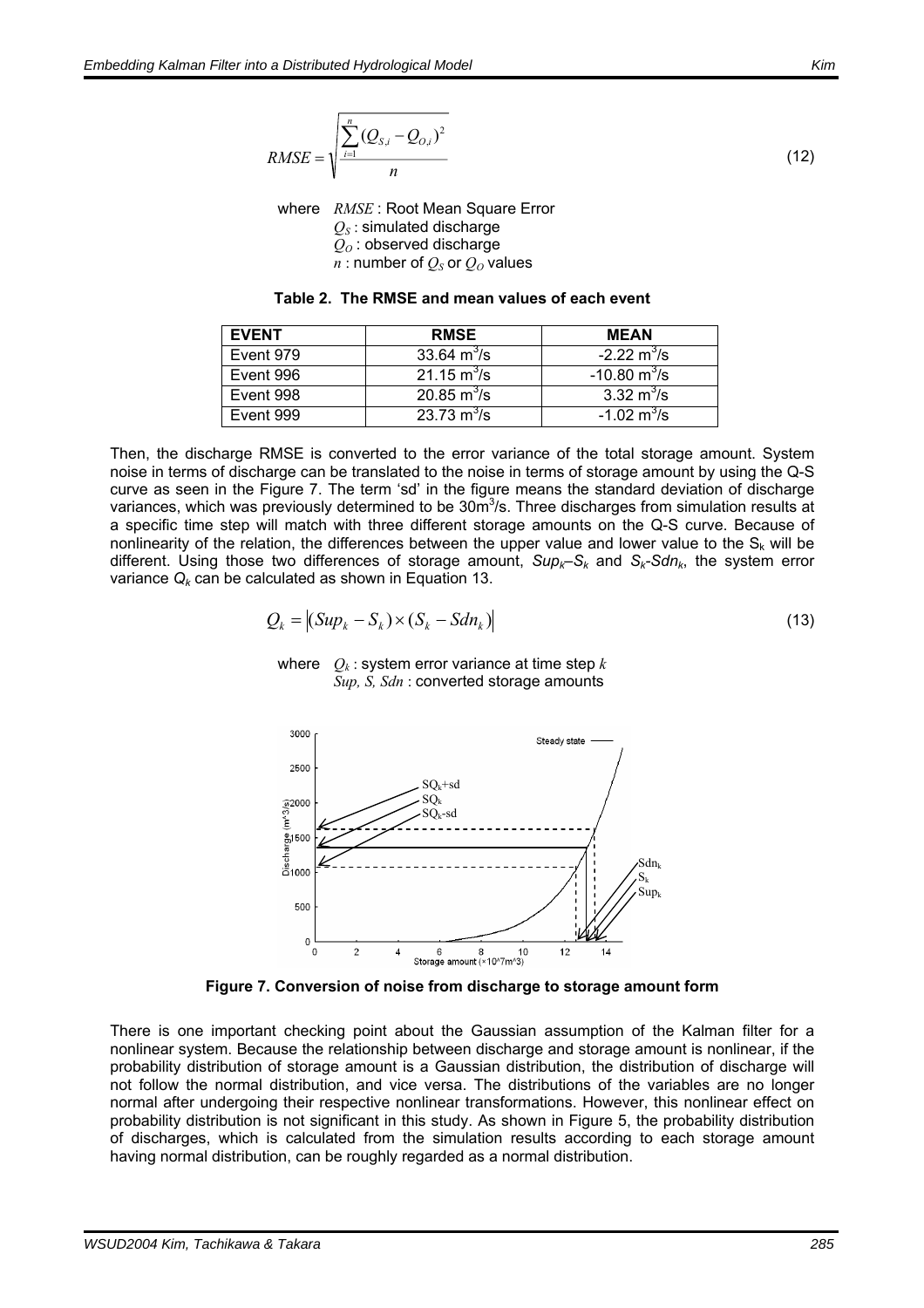### **3. ANALYSIS OF RESULTS**

### **3.1 Results from two different residual types**

The Kalman filter, a recursive data processing algorithm, is successfully coupled to the distributed hydrological model, CDRMV3. To check the filtering results effectively, the observed data are assumed to have no error. If there is no observation error, which means that the observed data is the true value, the filtered results and observed data should match exactly. When the results are checked, there are discrepancies at the beginning and after the peak of the hydrograph compared to the other part as seen in Figure 8.

Three reasons are considered to explain these discrepancies. The first one is because of the steady state assumption of the Q-S curve. When the steady state assumption is made, discharge and storage is expressed as a single-valued function (see Figure 9 (a)). On the other hand, different storage values occurs in unsteady state conditions, even though the discharge is the same as shown in Figure 9 (b). The storage amount at the beginning of the hydrograph is different from the amount at the falling limb or after the peak of the hydrograph. The differences in storage amount, "Storage B-A" at the beginning of the runoff and "Storage C-A" after the peak, cause the under estimation of discharge at the rising limb and the over estimation at the falling limb of the hydrograph.



**Figure 8. Updated results comparisons from two different residuals** 



**Figure 9. Conceptual storage amount distributions according to the state differences** 

Secondly, every observation update is given at every an hour while the calculation time step is ten minute. Five simulation results between nearest observation update would make its own hydrograph. When observation updates are carried at every calculation time step, the discrepancies are decreased a lot. The last reason is that the filtered results presented as the discharge hydrograph are one calculation time step ahead prediction results. The updated storage amounts are used to update each cells water depth, and then the next step's discharges are calculated using the updated water depths of the previous step. Even thought it is small, it results in some discrepancies in the hydrograph.

Two different updated results are presented in Figure 8; the hydrograph labeled "using equation 7" is the result when Equation 7 is used to calculate the residuals in the measurement update algorithm, and the other one labeled "using equation 8" is using Equation 8 in the algorithm. Those two kinds of results are obtained under the setting that the observation error variance is zero and the standard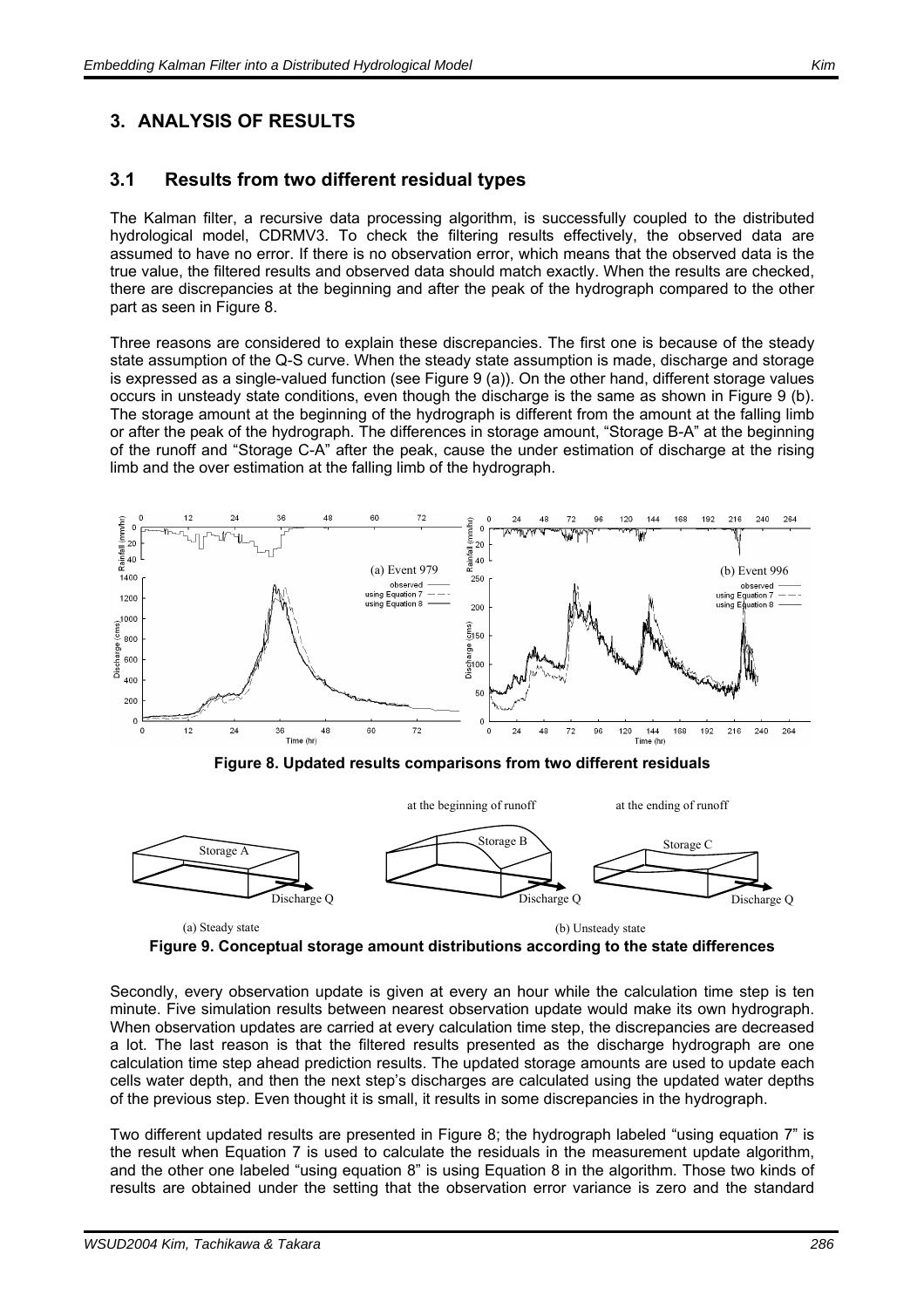deviation of system noise is 30m<sup>3</sup>/s. Direct use of the simulated discharge to obtain residuals gives much better filtered results than using the *H* value from the Q-S curve. When these two residuals at each updating step are compared, around 10 to 30m<sup>3</sup>/s of difference is observed. In the case of "using Equation 8", the discrepancies to the observed data are not recognizable as much as in the "using Equation 7" case. Every result from now on is obtained using Equation 8.

### **3.2 Comparison the updated results from different error variance**

Figure 10 shows the various updated results by setting a different error variance. The label "oe30" means 30 $\mathrm{m}^3$ /s of standard deviation as an observation noise and "se30" means 30 $\mathrm{m}^3$ /s of standard deviation as a system noise, "se0" means no system noise, and "oe0" stands for no observation noise which means the observed data are regarded as true values.

When the hydrographs from the case "se0.0:oe30" are examined, the filtered results are exactly the same as the results from offline simulation because the system is regarded as a perfect one to do a simulation. On the other hand, the case "se30:oe0.0" shows that the filtered results trace the observed data. The case "se30:oe30" show that the filtered results are located between the offline simulation results and the observed data. Even though the noises are set to the same value as  $30m^3/s$ , the filtered results are closer to the observed data than offline simulation results. Several reasons are considered to explain this phenomenon such as nonlinear observation equation, different form of error variance and initial error variance. While the observation error variance is in terms of discharge, the system error variance is in terms of storage amount which is transformed from the discharge noise. The initial error variance of the Kalman filter also affects the filtered results; the initial error variance is set as 20 $m<sup>3</sup>/s$  of discharge noise in this study. Further research is needed to determine how these factors affect the filtered results.



**Figure 10. Updated results from variant error variance** 

# **3.3 Another noise form: Coefficient of Variation**

It is sometimes unreasonable to set the standard deviation of noise as a constant value, no matter how much discharge there is. When discharge is comparably small, for example 50 or 100m<sup>3</sup>/s,  $30m<sup>3</sup>/s$  of noise is a large value to set as a standard deviation. On the other hand, if discharge is over 1000m<sup>3</sup>/s, that amount of the noise could be negligible. For this reason, it is more reasonable to set the noise not as a deterministic value but as a ratio to discharge, such as a form of Coefficient of Variation (C.V.) which is calculated as a ratio of standard deviation to mean value. The 30m<sup>3</sup>/s of deterministic system noise can be converted to the C.V. by Equation 14. The converted C.V. value from the four flood events gives a 10% value for noise. Every result here after comes from the C.V. error form. The results shown in Figure 11 are obtained when both observation noise and system noise are set at 10% of observed discharge and simulated discharge. Figure 12 shows the variation of the standard deviation of discharge results using two different noise forms. It can be easily recognized that the variations from C.V. form show reasonable results in accordance with discharge variations.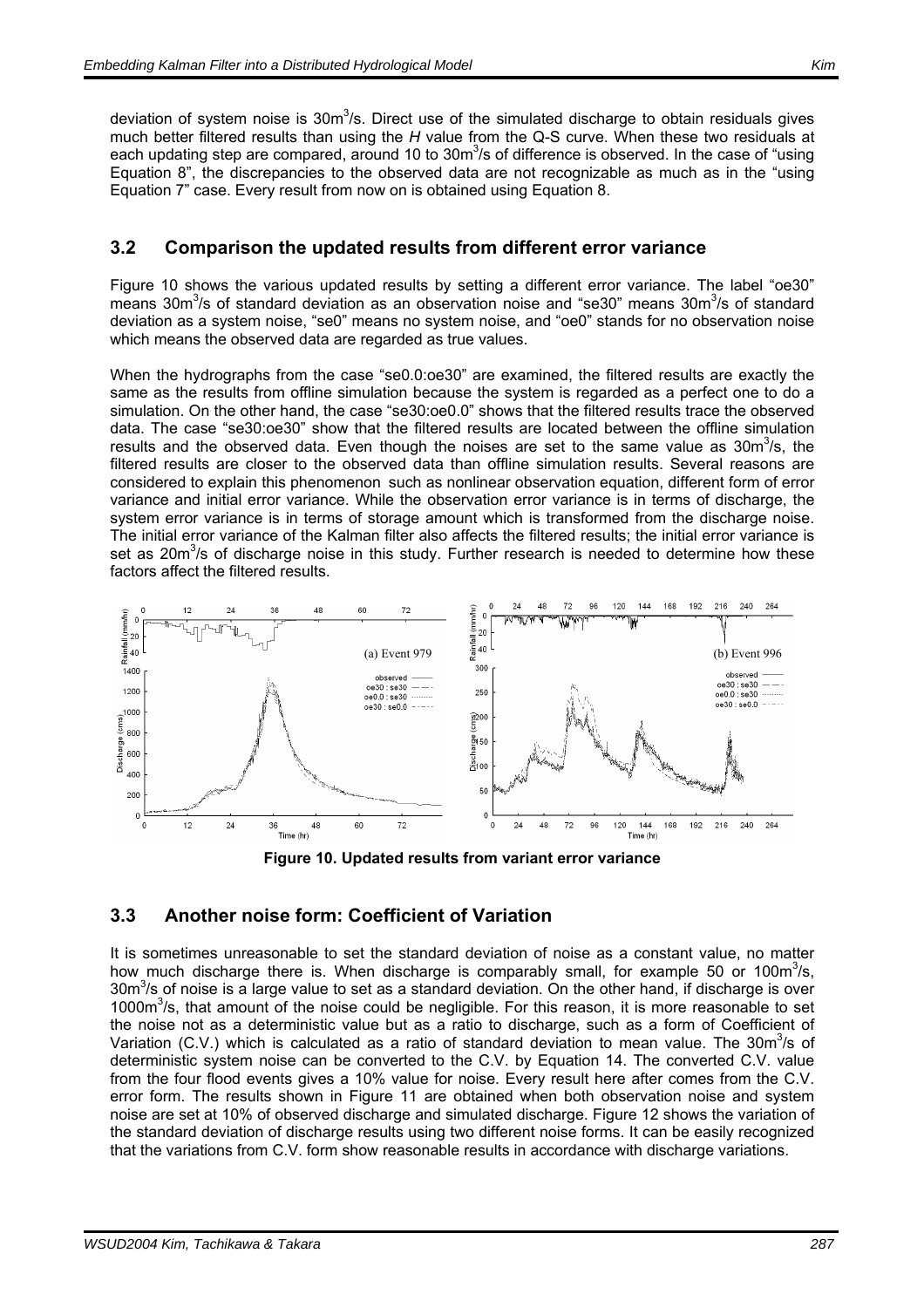

**Figure 12. Standard deviation of discharge** 

### **3.4 Prediction Efficiency**

To check the prediction accuracy after coupling with the Kalman filter, 1hr, 6hr and 12hr prediction results are compared. Figure 13 shows the prediction results when the system noise and observation noise are equally set as 10% of C.V. Table 3 shows the RMSE from the prediction results. The RMSE is calculated by Equation 12. As expected, prediction for short lead times shows higher accuracy. It is interesting that even prediction of 12hr ahead gives quite good accuracy compared to the short lead time forecasting. One main reason for this is the use of recorded rainfall data. Simulation and prediction are carried out under an assumption that we know exactly the expected rainfall. Because this paper focuses on coupling the Kalman filter to a distributed hydrological model, it needs to decrease the factors which impact on the filtered results. If the uncertainty of the rainfall forecast is provided, it should be added in the system error variance *Qk*.



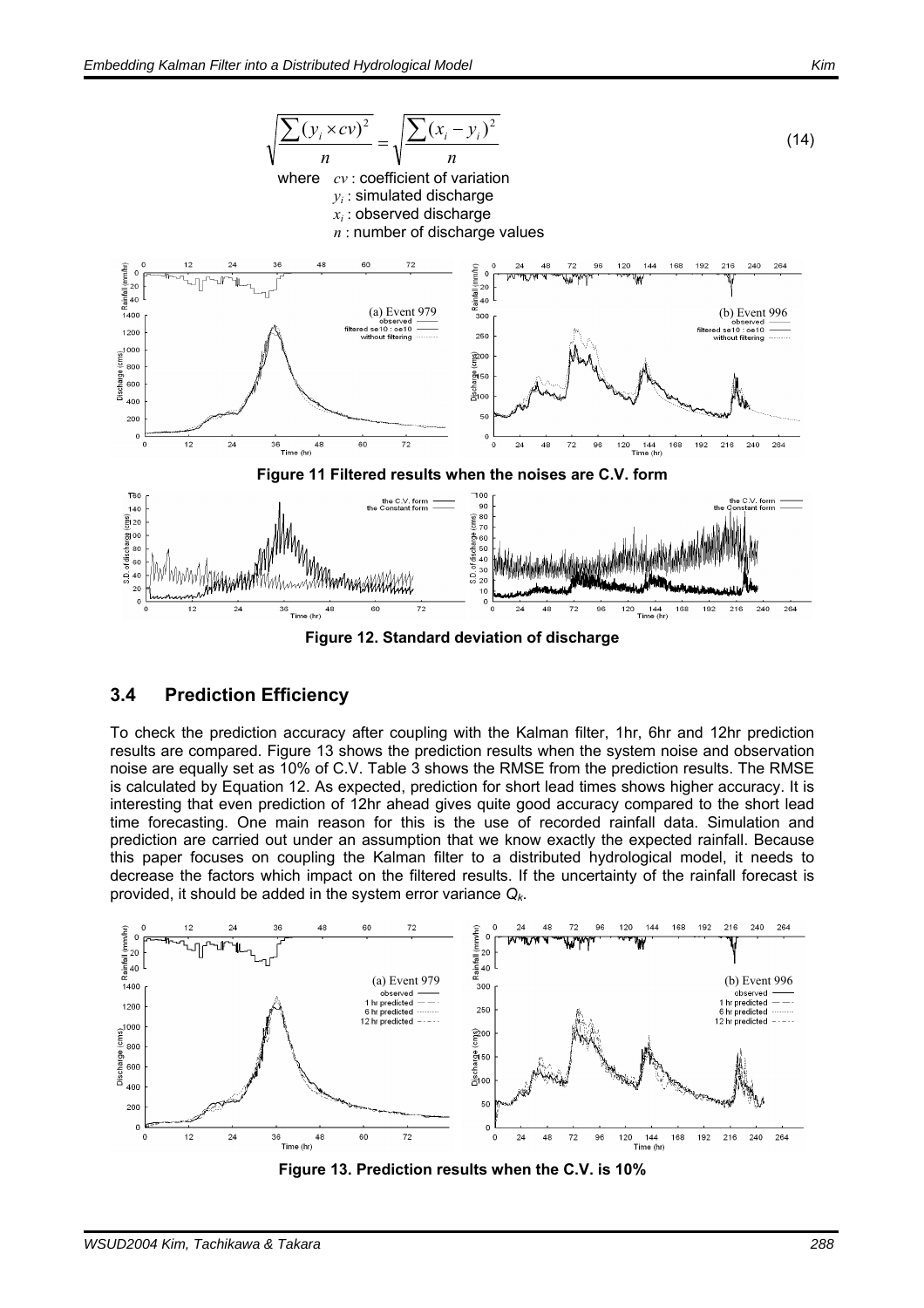| <b>EVENT</b> | 1 hr predict | 6 hr predict | 12 hr predict |
|--------------|--------------|--------------|---------------|
| Event 979    | 37.18        | 39.64        | 37.28         |
| Event 996    | 11.42        | 17 24        | 20.14         |
| Event 998    | 16.45        | 21.93        | 22 17         |
| Event 999    | 28.00        | 34.72        | 27.85         |

| Table 3. The RMSE of predicted results (unit: $m^3/s$ ) |
|---------------------------------------------------------|
|---------------------------------------------------------|

### **4. CONCLUSION**

The Kalman filter was successfully coupled with the distributed hydrological model, CDRMV3, to update the state variables. Rather than formulate an impractical algorithm to apply the filter, several techniques, such as the Q-S curve, ratio method and Monte Carlo simulation are used. Total storage amount from the Q-S curve is used as an observed storage amount. The ratio method is used for updating each water stage of every cell in the model by multiplying by the ratio calculated from updated total storage amount and the simulated storage amount. For the prediction algorithm, Monte Carlo simulation is adopted to predict state variables and error covariance at the next step. Monte Carlo simulation is an effective technique to analyze the propagation of error covariance.

The CDRMV3 using Kalman filter yields better results than the CDRMV3 without the filter in terms of RMSE and computed hydrographs. Prediction efficiency after coupling with the Kalman filter, for 1hr, 6hr and 12hr prediction results, shows quite good accuracy when compared with the observed data when prediction are carried out under an assumption that the expected rainfall is exactly known.

Research to overcome the steady state assumption on the Q-S curve is needed to improve the filtered results. A methodology to include the uncertainty of rainfall forecasting in the system error covariance is a further research issue.

# **5. ACKNOWLEDGEMENTS**

A part of this study is supported by "System Modelling Approaches for Assessment of Interaction Between Social Changes and Water Cycle (PI: Prof. Kaoru Takara, Disaster Prevention Research Institute, Kyoto University)", which is conducted under the CREST (Core Research for Evolutional Science and Technology) Program by the Japan Science and Technology Agency.

# **6. REFERENCES**

Bras, R. L. and Rodriguex-Itulbe, I. (1985) *Random function and hydrology*. Chapter 8 and 9, Addison-Wesley, Reading, Mass., 425-520.

Hino, M. (1974) *Kalman fiter for the prediction of hydrologic runoff system - application of theory*, Journal of JSCE, Volume 221, 39-47.

Jazwinski, A. H. (1970) *Stochastic Processes and Filtering Theory*. Academic Press, New York.

Kalman, R. E. (1960) *A New Approach to Linear Filtering and Prediction Problems*, Transaction of the ASME – Journal of Basic Engineering, 83, 35-45.

Kim, S., Tachikawa, Y., and Takara, K., (2004) *Real-time Updating of State Variables in a Distributed Hydrological Model*, Annuals of Disaster Prevention Research Institute, Kyoto Univ., No. 47B.

Kojima, T. and Takara, K. (2003) *A grid-cell based distributed flood runoff model and its performance, Weather radar information and distributed hydrological modeling* (Proceedings of symposium HS03 held during IUG2003 at Sapporo, July 2003), IAHS Publ. No. 282, 234-240.

Lee, Y. H. and Singh, V. P. (1999) *Tank model using Kalman filter*, Journal of Hydrologic Engineering, ASCE, Volume 4, No. 4, 344-349.

Maybeck, Peter S. (1979) *Stochastic Models, Estimation, and Control*, Volume 1, Academic Press, New York.